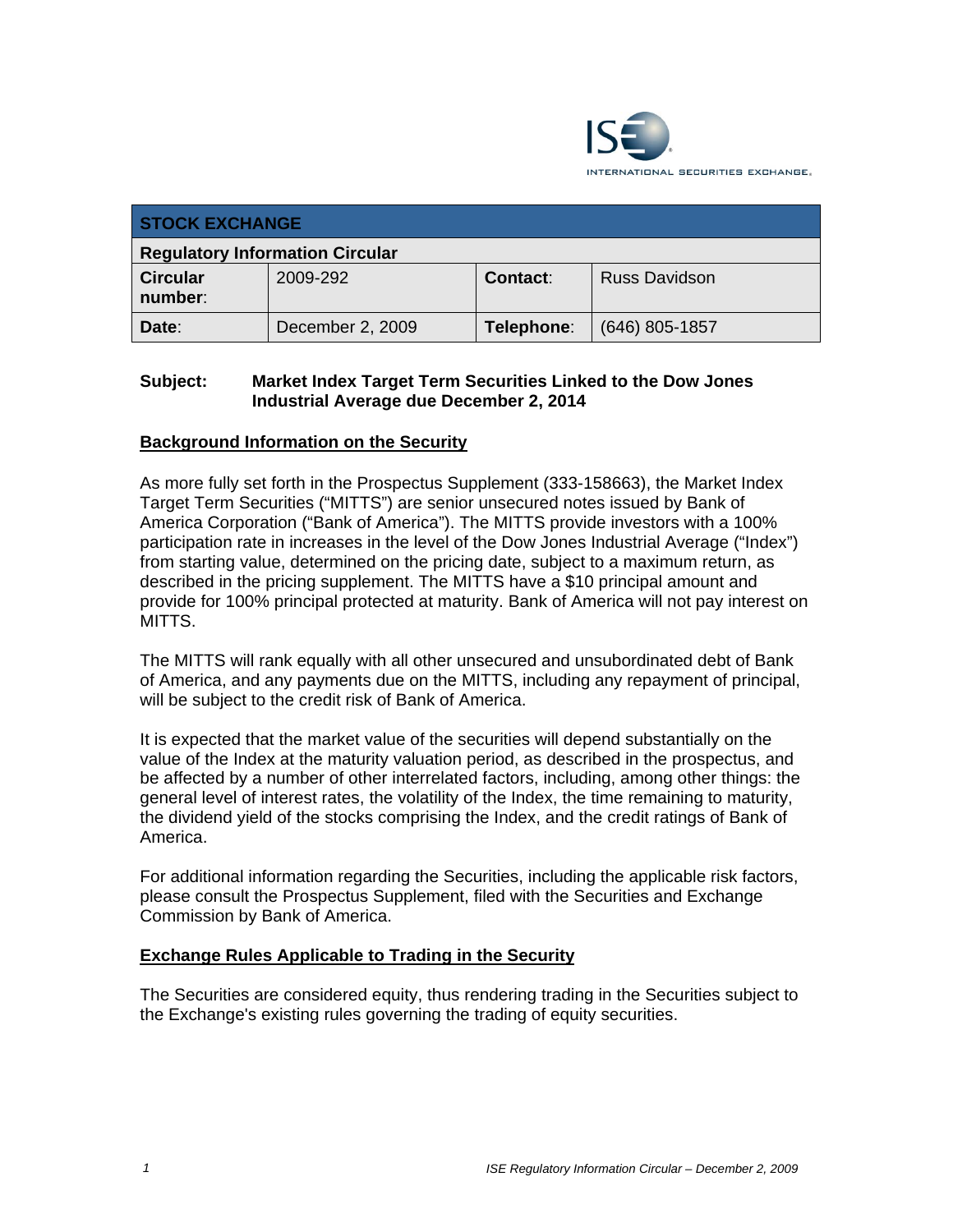## **Trading Hours**

Trading in the Shares on ISE is on a UTP basis and is subject to ISE equity trading rules. The Shares will trade from 8:00 a.m. until 8:00 p.m. Eastern Time. Equity Electronic Access Members (" Equity EAMs") trading the Shares during the Extended Market Sessions are exposed to the risk of the lack of the calculation or dissemination of underlying index value or intraday indicative value ("IIV"). For certain derivative securities products, an updated underlying index value or IIV may not be calculated or publicly disseminated in the Extended Market hours. Since the underlying index value and IIV are not calculated or widely disseminated during Extended Market hours, an investor who is unable to calculate implied values for certain derivative securities products during Extended Market hours may be at a disadvantage to market professionals.

## **Trading Halts**

ISE will halt trading in the Shares in accordance with ISE Rule 2101(a)(2)(iii). The grounds for a halt under this Rule include a halt by the primary market because it stops trading the Shares and/or a halt because dissemination of the IIV or applicable currency spot price has ceased, or a halt for other regulatory reasons. In addition, ISE will stop trading the Shares if the primary market de-lists the Shares.

**This Regulatory Information Circular is not a statutory Prospectus. Equity EAMs should consult the Trust's Registration Statement, SAI, Prospectus and the Fund's website for relevant information.**